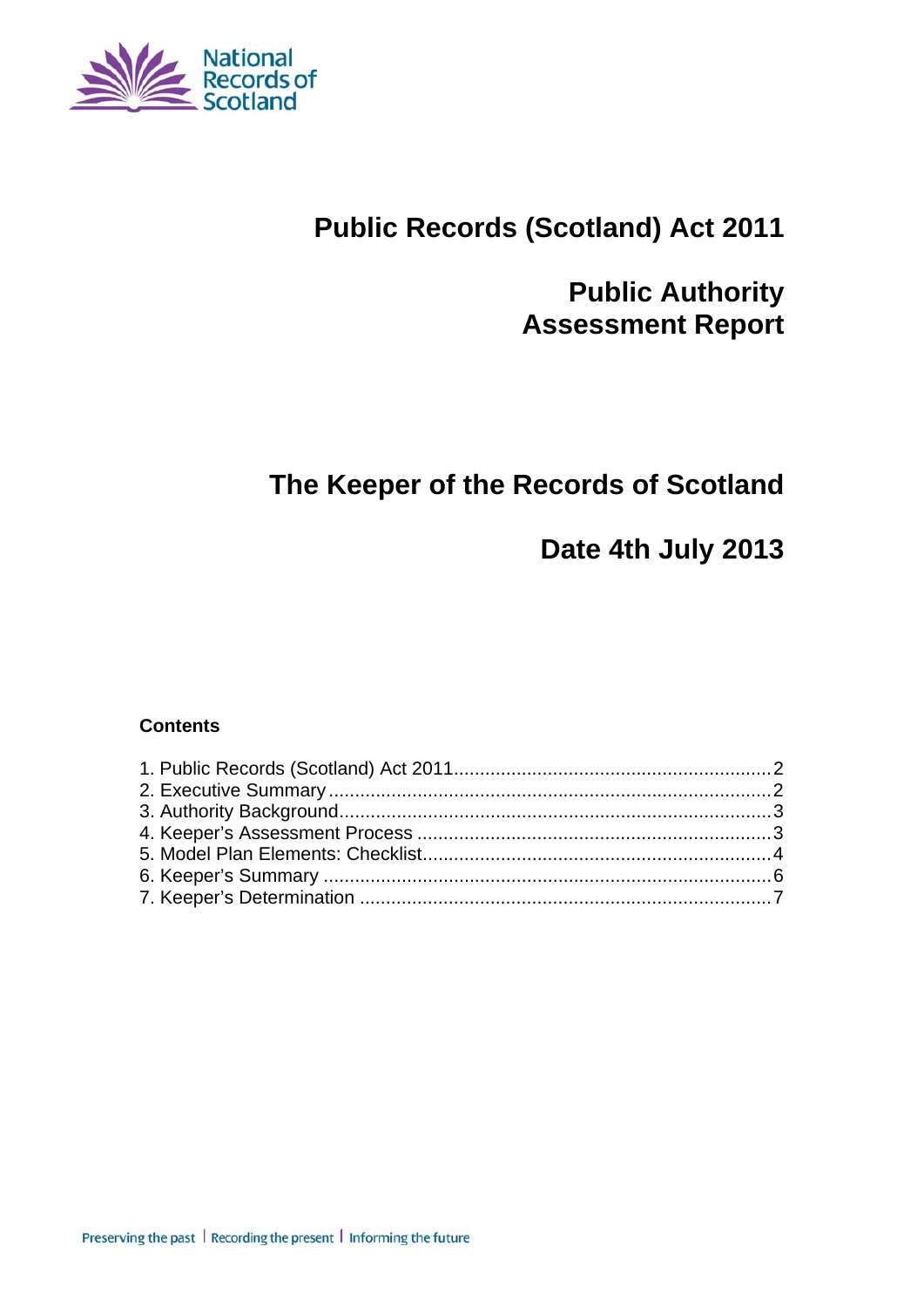## **1. Public Records (Scotland) Act 2011**

The Public Records (Scotland) Act 2011 (the Act) received Royal assent on 20 April 2011. It is the first new public records legislation in Scotland since 1937 and came fully into force on 1 January 2013. Its primary aim is to promote efficient and accountable record keeping by named Scottish public authorities.

The Act has its origins in *The Historic Abuse Systemic Review: Residential Schools and Children's Homes in Scotland 1950-1995* (The Shaw Report) published in 2007. The Shaw Report recorded how its investigations were hampered by poor record keeping and found that thousands of records had been created, but were then lost due to an inadequate legislative framework and poor records management. Crucially, it demonstrated how former residents of children's homes were denied access to information about their formative years. The Shaw Report demonstrated that management of records in all formats (paper and electronic) is not just a bureaucratic process, but central to good governance and should not be ignored. A follow-up review of public records legislation by the Keeper of the Records of Scotland (the Keeper) found further evidence of poor records management across the public sector. This resulted in the passage of the Act by the Scottish Parliament in March 2011.

The Act requires a named authority to prepare and implement a records management plan (RMP) which must set out proper arrangements for the management of its records. A plan must clearly describe the way the authority cares for the records that it creates, in any format, whilst carrying out its business activities. The RMP must be agreed with the Keeper and regularly reviewed.

### **2. Executive Summary**

This report sets out the findings of the Keeper's assessment of the RMP of the Court of the Lord Lyon by the Public Records (Scotland) Act 2011 Assessment Team following its submission to the Keeper on 20<sup>th</sup> May 2013.

The assessment considered whether the RMP of the Court of the Lord Lyon was developed with proper regard to the 14 elements of the Keeper's statutory Model Records Management Plan (the Model Plan) under section 8(3) of the Act, and whether in this respect it complies with it and the specific requirements of the Act.

The outcome of the assessment and the Keeper's decision on whether the RMP of the Court of the Lord Lyon complies with the Act can be found under section 7 of this report with relevant recommendations.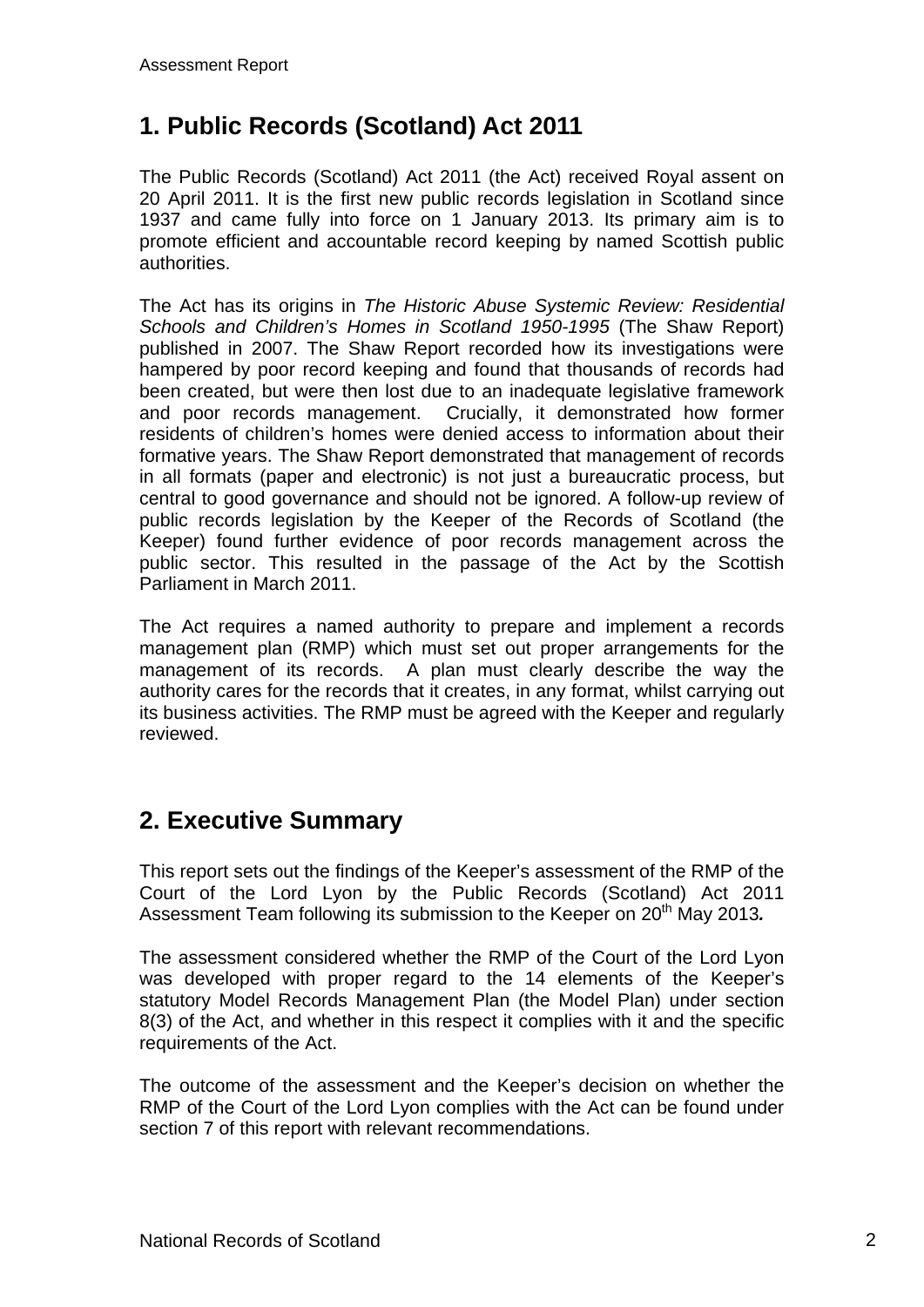# **3. Authority Background**

The office of Lyon King of Arms dates from the  $14<sup>th</sup>$  century. The Court of the Lord Lyon is a standing court of law with jurisdiction over the granting and use of Armorial Bearings in Scotland. The Lord Lyon is the sole King of Arms in Scotland and is head of the Heraldic Executive and the Judge of the Court of the Lord Lyon. The court is fully integrated into the Scottish legal system. The officers of the Court are the Lord Lyon King of Arms and also the Lyon Clerk and Keeper of the Records, which are both appointed by the Crown. The Lord Lyon has responsibility for prosecuting as a criminal offence anyone who uses unauthorised Arms. The Court has its own procurator fiscal. The Lyon Clerk maintains the Public Register of all Arms and Bearings in Scotland which contains an official copy of every Coat of Arms granted in Scotland since 1672 in accordance with the Lyon King of Arms Act 1672, cap 47. The Court currently comprises 3 members of staff.

#### **4. Keeper's Assessment Process**

The RMP was assessed by the Public Records (Scotland) Act Assessment Team on behalf of the Keeper. Assessors used the checklist elements listed in section 5, to establish whether the Court of the Lord Lyon's RMP was developed with proper regard to the elements of the Model Plan and is compliant with the Act. The assessment also considered whether there was sufficient supporting evidence of such compliance.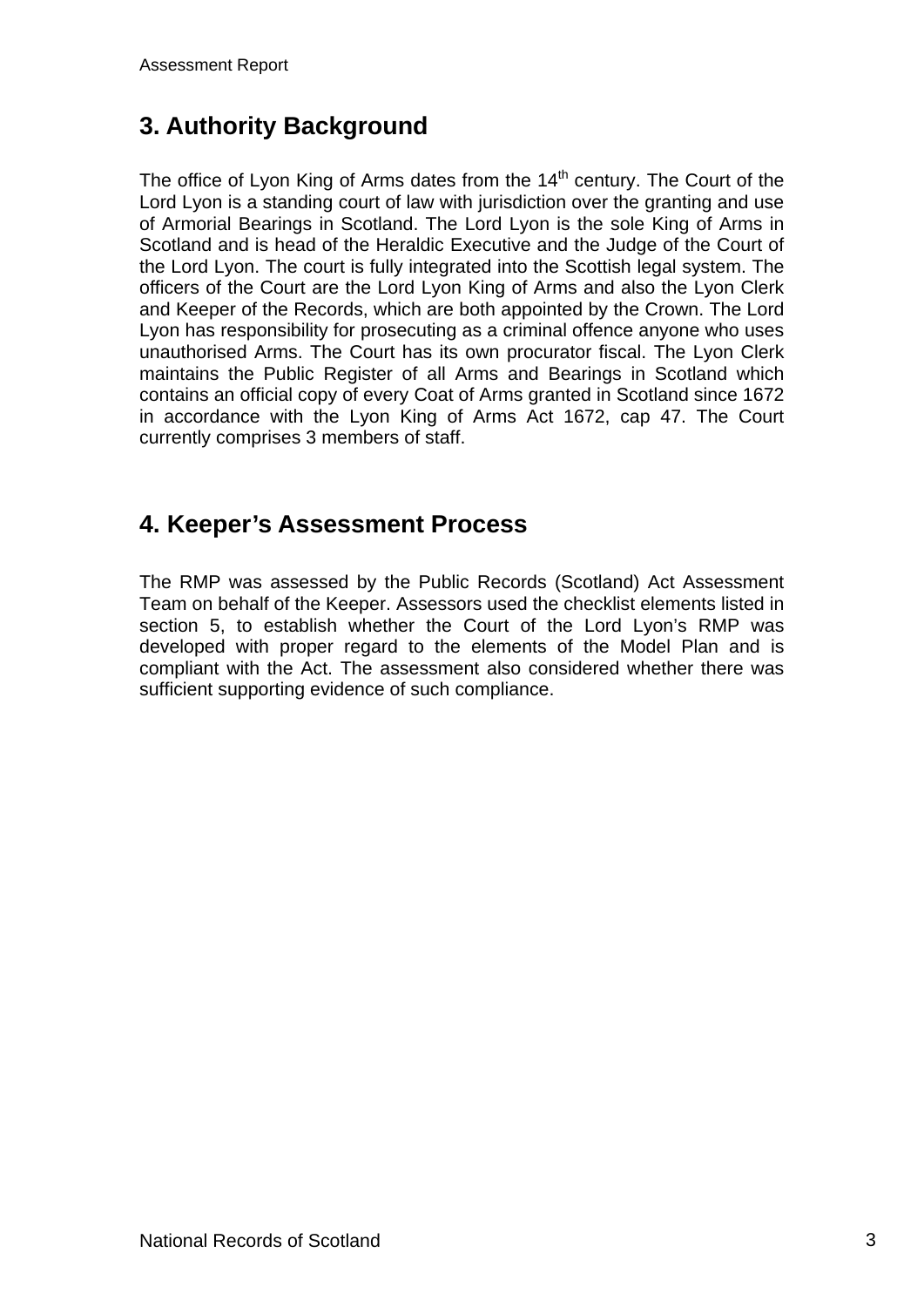# **5. Model Plan Elements: Checklist**

| <b>Element</b>                                          | <b>Present</b> | <b>Evidence</b>                                                                  | <b>Notes</b>                                                                                                                                                                                                                                                                                                                                                                                                                        |
|---------------------------------------------------------|----------------|----------------------------------------------------------------------------------|-------------------------------------------------------------------------------------------------------------------------------------------------------------------------------------------------------------------------------------------------------------------------------------------------------------------------------------------------------------------------------------------------------------------------------------|
| 1. Senior Officer<br>Compulsory<br>element              | ✓              | Policy statement<br>provided as<br>evidence in<br>element 3.                     | Senior management responsibility for<br>the RMP has been allocated and<br>evidenced.                                                                                                                                                                                                                                                                                                                                                |
| 2. Records<br>Manager<br>Compulsory<br>element          | ✓              | Policy statement<br>provided as<br>evidence in<br>element 3.                     | Operational responsibility for the RMP<br>has been allocated and evidenced.                                                                                                                                                                                                                                                                                                                                                         |
| 3. Policy<br>Compulsory<br>element                      | ✓              | Policy statement<br>provided within<br>text of RMP.                              | The policy statement within element 3<br>of the plan clearly sets out the<br>authority's commitment to creating<br>and managing authentic, reliable and<br>useable records, capable of<br>supporting business functions and<br>activities for as long as they are<br>required. It defines the records<br>management roles and responsibilities<br>of staff in the authority and the<br>importance of managing their own<br>records. |
| 4. Business<br>Classification                           | $\checkmark$   | Document E01<br>provided as<br>evidence for<br>element 4.                        | The Business Classification Scheme<br>sets out all the business functions and<br>record classes of the court. The<br>Scheme demonstrates all corporate<br>records are stored and accounted for<br>within the court. Staff are trained to<br>recognise where the records they<br>create fit into the Scheme. Human<br>Resources functions are undertaken<br>by the Scottish Court Service.                                           |
| 5. Retention<br>schedule                                | ✓              | Document E02<br>provided as<br>evidence for<br>element 5.                        | A retention schedule for all the<br>records created by the court has been<br>supplied. Evidence includes<br>procedural documentation that clearly<br>demonstrates the retention<br>mechanism is operational. This<br>schedule also identifies vital records<br>(see Element 10).                                                                                                                                                    |
| 6. Destruction<br>Arrangements<br>Compulsory<br>element |                | Document E03<br>(The Records<br>Disposal Policy of<br>the NRS) is<br>provided as | The court is a tenant within New<br>Register House, Edinburgh, which is<br>part of the estate of National Records<br>of Scotland (NRS). As such, the court<br>uses NRS' destruction arrangements                                                                                                                                                                                                                                    |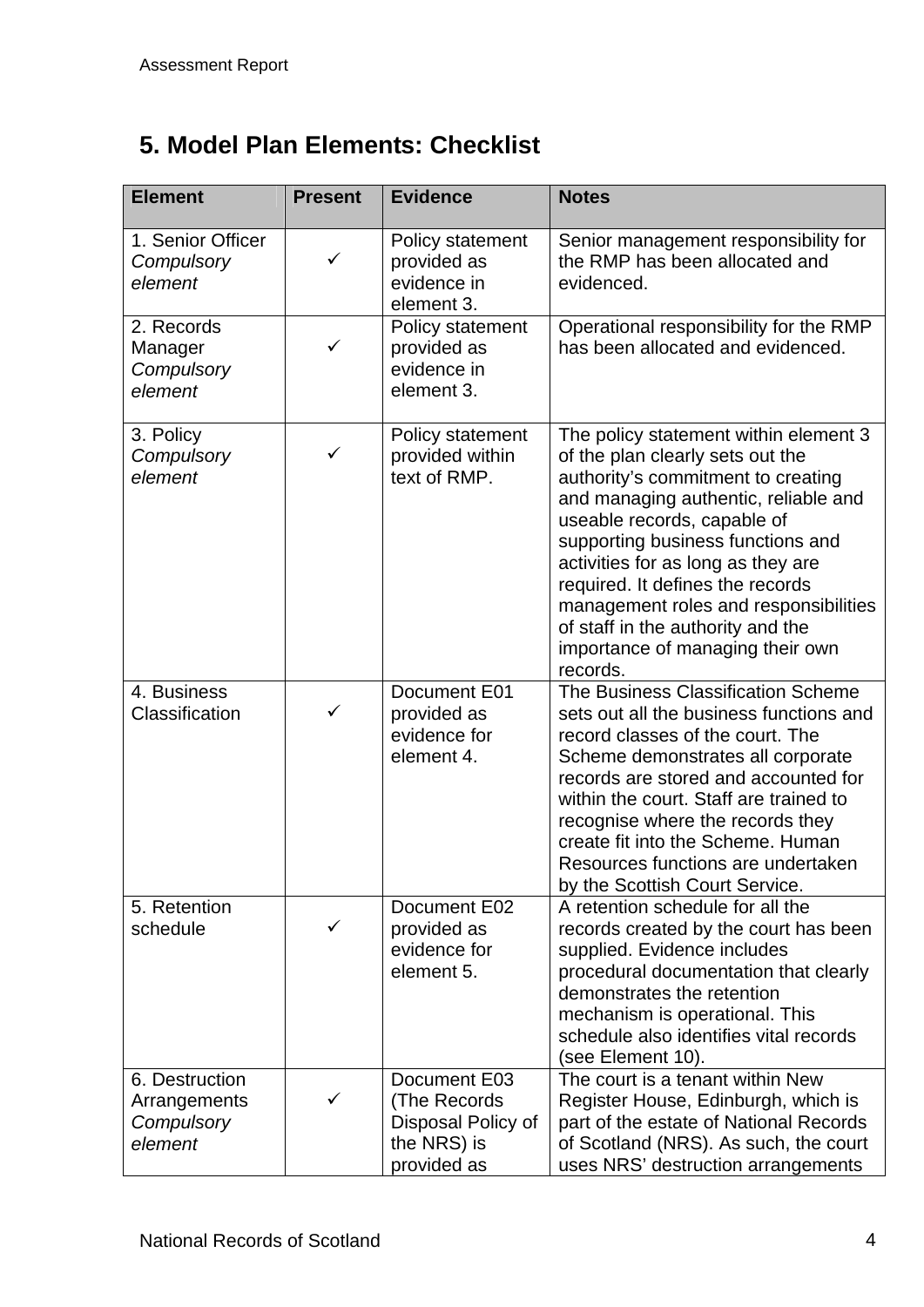|                                                        |   | evidence along<br>with documents<br>relating to the<br>contracts with<br>commercial<br>disposal company<br>Shred-It<br>(documents E04-<br>$E(10)$ . | to dispose of its physical waste.<br>Contracts and certificates of<br>destruction show that the procedures<br>in place are robust and operationally<br>sound.                                                                                                                                                                         |
|--------------------------------------------------------|---|-----------------------------------------------------------------------------------------------------------------------------------------------------|---------------------------------------------------------------------------------------------------------------------------------------------------------------------------------------------------------------------------------------------------------------------------------------------------------------------------------------|
| 7. Archiving and<br>Transfer<br>Compulsory<br>element  | ✓ | Evidence<br>provided within<br>the text of the<br>RMP.                                                                                              | The court maintains its own archive<br>and corporate records identified for<br>permanent preservation are kept<br>onsite. The evidence shows that<br>records of archival value are stored<br>securely within a designated archival<br>space and staff are trained in the<br>recognition and management of<br>archival records.        |
| 8. Information<br>Security<br>Compulsory<br>element    | ✓ | NRS' information<br>policy documents<br>are submitted as<br>evidence<br>(documents E11-<br>(14).                                                    | The court's IT system is maintained by<br>NRS and is part of the Government<br>Secure Internet (GSI).                                                                                                                                                                                                                                 |
| 9. Data<br>Protection                                  | ✓ | Evidence<br>provided within<br>the text of the<br>RMP.                                                                                              | A comprehensive Data Protection<br>Policy statement is provided within the<br>text of the plan itself which shows a<br>clear understanding of its<br>responsibilities under the Data<br>Protection Act.<br>The court does not appear to be<br>registered with the Information<br>Commissioner's Office.                               |
| 10. Business<br>Continuity and<br><b>Vital Records</b> | ✓ | Documents E15-<br>16) provided as<br>evidence for<br>element 10.                                                                                    | The court's procedures for disaster<br>planning and vital records recovery<br>are covered by NRS' arrangements.<br>The court is currently developing a<br>strategy for the evacuation of vital<br>records which should be completed by<br>end of 2013. Vital records are<br>identified in the retention schedules<br>(see Element 5). |
| 11. Audit trail                                        | ✓ | Evidence<br>provided within<br>the text of the<br>RMP.                                                                                              | The court's records are, in the main,<br>paper- based. There is a registry<br>system that underpins the creation<br>and movement of paper files around<br>the authority. Staff are trained in this<br>system, are aware of their<br>responsibilities and are able to file,                                                            |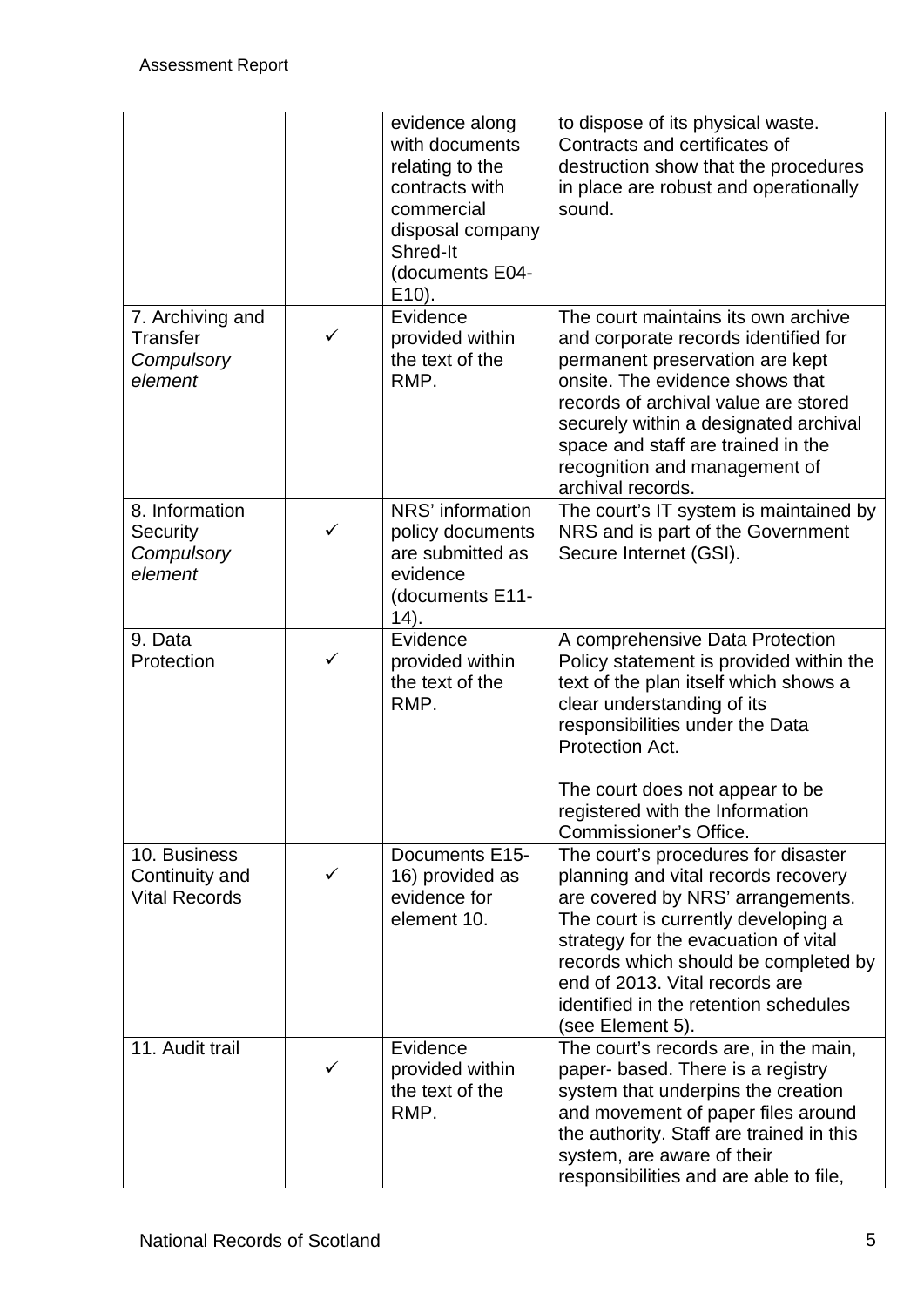|                                                                   |              |                                                            | track and retrieve records when<br>required. The assessment team is<br>confident that staff are aware of the<br>filing, tracking and retrieval<br>procedures in place to ensure that<br>records are complete, up-to-date and<br>findable.                                               |
|-------------------------------------------------------------------|--------------|------------------------------------------------------------|-----------------------------------------------------------------------------------------------------------------------------------------------------------------------------------------------------------------------------------------------------------------------------------------|
| 12. Competency<br>Framework for<br>records<br>management<br>staff | $\checkmark$ | Document E17<br>provided as<br>evidence for<br>element 12. | The court has a Records Management<br>Competency Framework in place. The<br>Senior Responsible Officer provides<br>the secretarial staff with records<br>management training and has built in<br>competencies to the annual reporting<br>procedures for these members of<br>staff.      |
| 13. Assessment<br>and Review                                      | ✓            | Evidence<br>provided within<br>the text of the<br>RMP.     | The Senior Responsible Officer, along<br>with the NRS Records Manager in<br>regard to those elements sharing<br>services with NRS, has committed to<br>formally reviewing the plan in January<br>2014, and annually thereafter.                                                         |
| 14. Shared<br>Information                                         | n/a          |                                                            | The court does not currently share<br>information with other public bodies or<br>create records in conjunction with<br>other public bodies. The court has<br>stated that if the situation changes it<br>will follow the Information<br>Commissioner's Data Sharing Code of<br>Practice. |

### **6. Keeper's Summary**

Elements 1-14 that the Keeper considers should be in a public authority records management plan have been properly considered by the Court of the Lord Lyon. Policies and governance structures are in place to implement the actions required by the plan.

Elements that require development by the Court of the Lord Lyon are as follows:

Elements 1, 2 and 11 - The plan may need to be reviewed in the event of a change in staff, particularly the Senior Responsible Officer/Records Manager who would appear to have a wealth of knowledge about managing the authority's records. Procedures to ensure a smooth transition of responsibility regarding records management would be required.